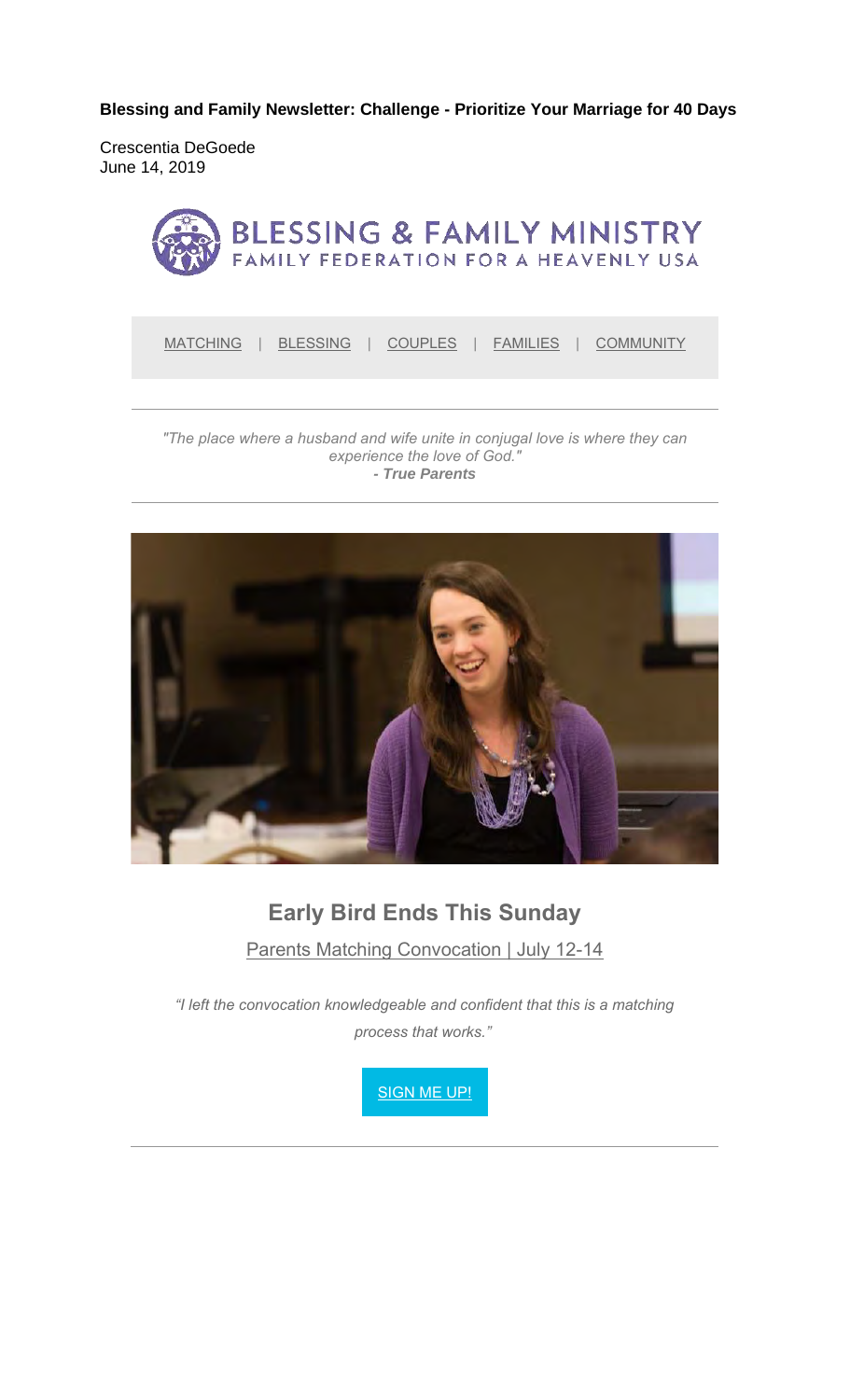

### **Join the Blessed Life Challenge**

### Prioritize Your Marriage for 40 Days

Whether you're preparing for marriage, looking for enrichment, or feeling your marriage needs healing, this challenge will be worth taking for your marriage.

*"As a couple, it encouraged us to think more about what the Blessing means to us in our daily lives."*

TAKE THE CHALLENGE



# **Our Assumptions In Marriage Can Get Us Into Trouble!**

Let's face it—we have assumptions about everything. But sometimes our assumptions can get us into trouble, especially in the marriage arena. This article highlights five unhelpful assumptions we often make that can cause damage and disconnection in our marital relationships...

READ MORE



# **Article: What I Learned From Watching My Dad**

In honor of Father's Day, I would like to share how my dad influenced my life. I find the words of American writer Clarence Budington Kelland sum up well what I learned from watching my dad, Millard E. Osborne. "My father didn't tell me how to life; he lived, and let me watch him do it."...